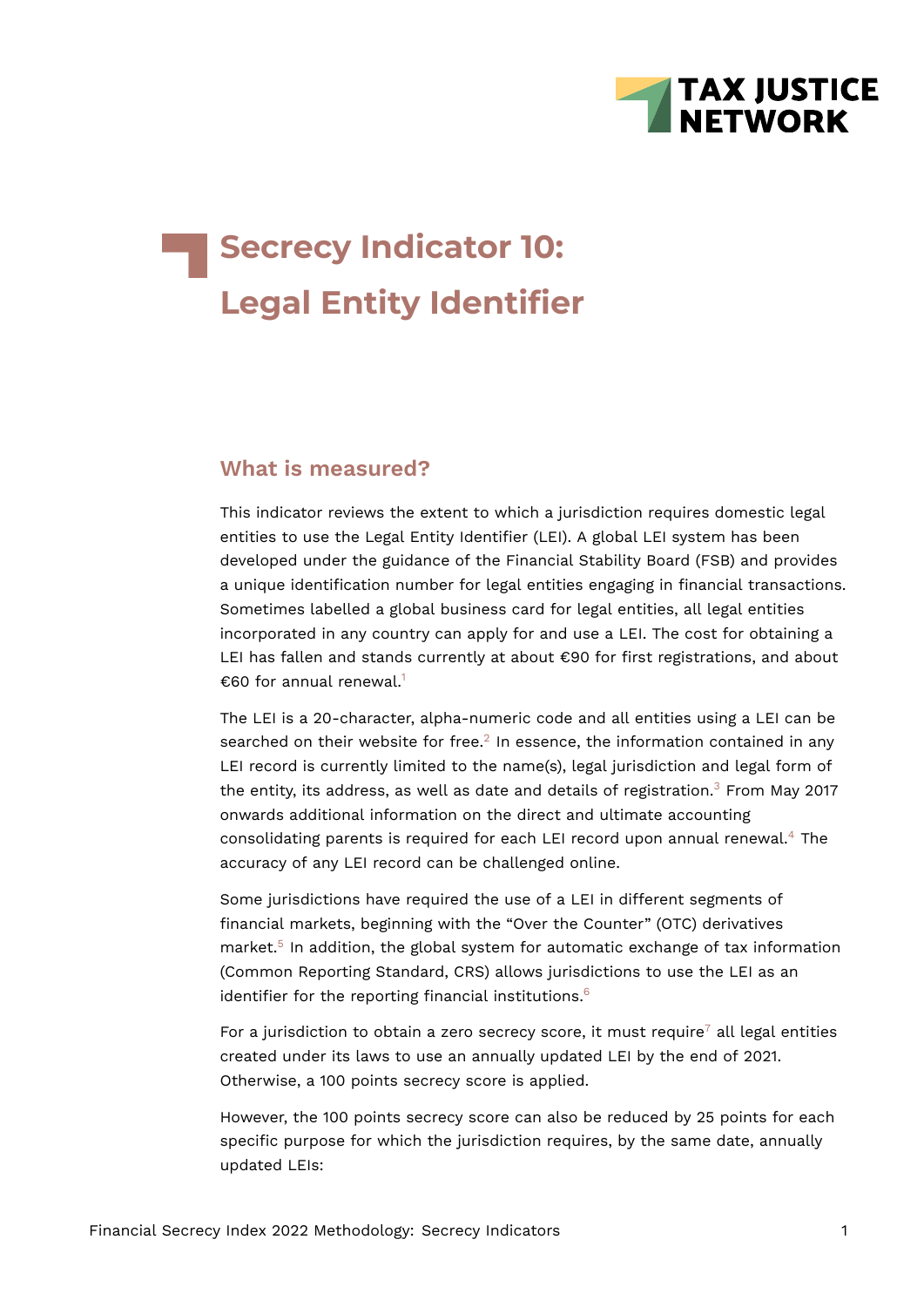- for financial market operators trading in "Over the Counter" (OTC) derivatives; and/or
- for financial market operators and/or asset classes beyond "Over the Counter" (OTC) derivatives; and/or
- <span id="page-1-1"></span>• for the identification of reporting financial institutions (pursuant to the CRS Implementation Handbook, CRS commentaries, section I, subpara  $A(3)^8$  $A(3)^8$ ).

<span id="page-1-0"></span>The secrecy scoring matrix is shown in Table [1,](#page-1-0) and full details of the assessment logic can be found in Table [2.](#page-5-0)

|  |  | Table 1. Secrecy Scoring Matrix: Secrecy Indicator 10 |  |
|--|--|-------------------------------------------------------|--|
|  |  |                                                       |  |

| <b>Regulation</b><br>[Secrecy Score: 100 points = full secrecy; 0 points = full transparency]                                                                                                                                                                                                                                                                                                                                                                                                                                                                                | <b>Secrecy Score</b><br><b>Assessment</b><br>[Simple addition /<br>subtraction] |
|------------------------------------------------------------------------------------------------------------------------------------------------------------------------------------------------------------------------------------------------------------------------------------------------------------------------------------------------------------------------------------------------------------------------------------------------------------------------------------------------------------------------------------------------------------------------------|---------------------------------------------------------------------------------|
| No mandatory and updated LEI for all companies<br>The use of an annually updated Legal Entity Identifier (LEI) is not mandatory for all<br>domestic companies                                                                                                                                                                                                                                                                                                                                                                                                                | 100 points                                                                      |
| Mandatory and updated LEI for one type of operators/asset classes<br>The use of an annually updated LEI is mandatory either for trading in "Over the<br>Counter" (OTC) derivatives, or for financial market operators and/or asset classes<br>beyond (OTC) derivatives.<br><b>OR</b><br>Mandatory and updated LEI for two types of operators/asset classes<br>The use of an annually updated LEI is mandatory both for trading in "Over the<br>Counter" (OTC) derivatives and for some financial market operators and/or asset<br>classes beyond trading in OTC derivatives. | -25 points<br><b>OR</b><br>-50 points                                           |
| Mandatory and updated LEI for automatic exchange of tax information<br>The use of an annually updated LEI is mandatory for the identification of reporting<br>financial institutions (pursuant to the Common Reporting Standard (CRS), as<br>referred to in the CRS commentaries, section I, subpara A (3))                                                                                                                                                                                                                                                                  | -25 points                                                                      |
| Mandatory and updated LEI for all companies<br>The use of an annually updated Legal Entity Identifier (LEI) is mandatory for all<br>domestic companies                                                                                                                                                                                                                                                                                                                                                                                                                       | 0 points                                                                        |

<span id="page-1-3"></span><span id="page-1-2"></span>This indicator is largely derived from two sources. First, the GLEIF website has been reviewed, especially the page "Regulatory Use of the LEI"<sup>[9](#page-9-8)</sup>, as well as the LEI ROC website which has an updated table of LEI progress<sup>[10](#page-9-9)</sup>. Second, the results of TJN-Survey 2021<sup>[11](#page-9-10)</sup> and earlier have been taken into account.

### <span id="page-1-4"></span>**Why is this important?**

A modern multinational bank or company consists of hundreds of subsidiaries (or legal entities), many of which are subject to different laws and jurisdictions. Relevant data on multinational banks and companies is often as patchy and dispersed over many jurisdictions worldwide as the web of their subsidiaries is. As a consequence, systemic risks to financial stability and integrity are easily hidden from the view of regulators, shareholders and civil society. By requiring an open access unique legal entity identifier for each legal entity and its parent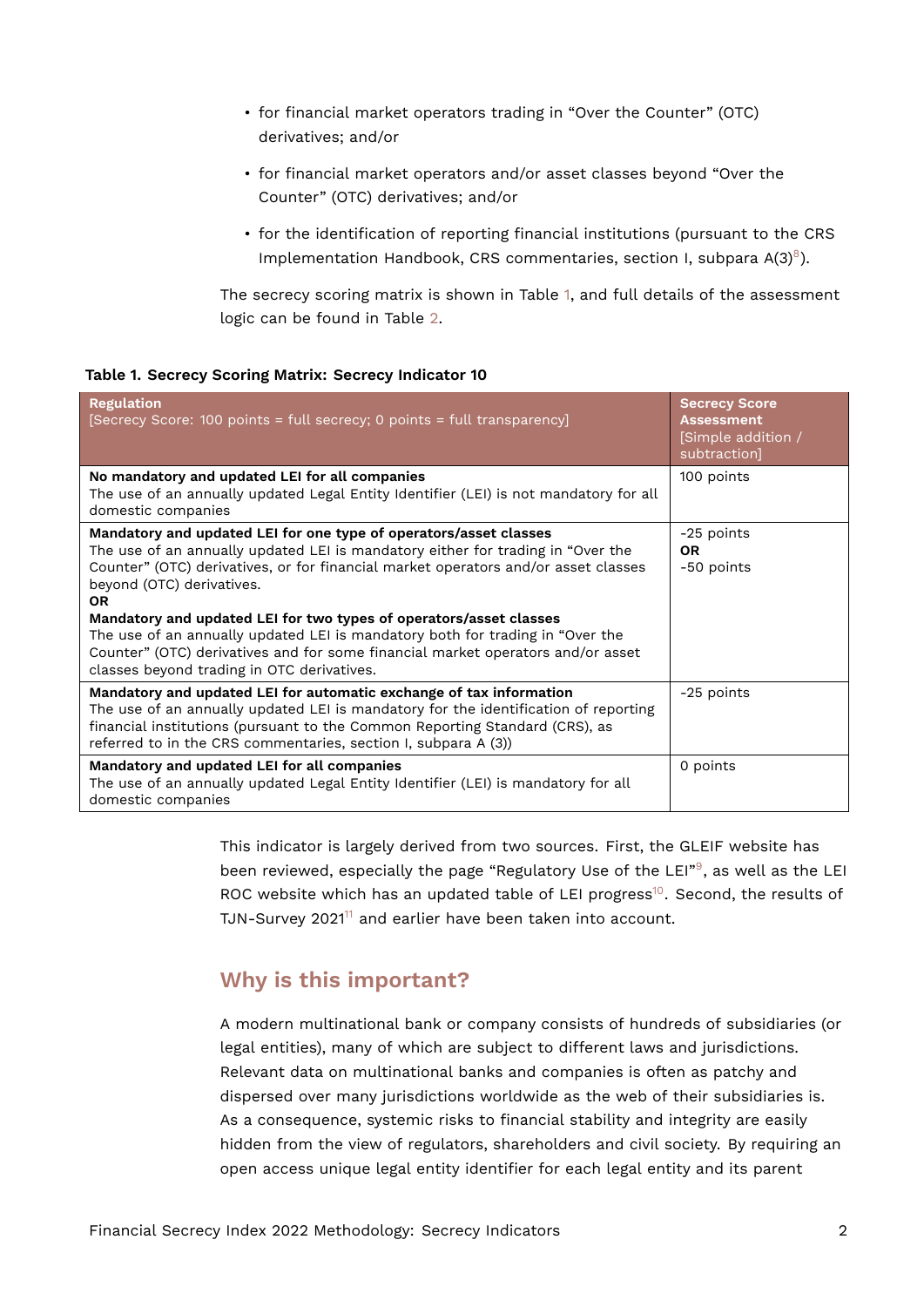company worldwide, it would become far easier for legitimate interests to connect the subsidiaries and legal entities in real time ("interconnectivity") and to identify and address systemic risks early on.

<span id="page-2-0"></span>In response to the global financial crisis, the LEI has been developed originally to increase transparency in financial markets and to "uniquely identify parties to financial transactions".<sup>[12](#page-10-0)</sup> However, there are more reasons why the use of an updated and globally unified legal entity identifier is curtailing financial secrecy.

The crisis had evidenced flaws and failures in financial data systems, in risk assessment and mitigation as well as in fraud detection and prevention, all of which were exacerbated, if not caused, by the absence of a unique and public identification system of legal entities engaging in financial transactions. For example, the critical issue of derivatives reporting and aggregation has been hampered in the past by failures of automated systems to aggregate data correctly to a single financial institution because of different spellings or codings of that same financial institution. As a result, regulators may have incomplete or misleading information about the critical risk exposure of financial institutions and might therefore fail to take appropriate actions. Therefore, the development and provision of a global LEI system has been conceived as a public good which provides collective benefits.[13](#page-10-1)

<span id="page-2-2"></span><span id="page-2-1"></span>In June 2012, the Financial Stability Board, an international body promoting financial stability, published a report "A Global Legal Entity Identifier for Financial Markets". This report was endorsed by the G20 at the Los Cabos Summit in June 2012.[14](#page-10-2) A non-for-profit foundation (Global Legal Entity Identifier Foundation, GLEIF) and an oversight committee (Regulatory Oversight Committee, LEI ROC) were established to implement the global LEI system. Meanwhile, the scope of the LEI has been widened and it is open also to any legal entity that engages in financial transactions. Adhering to the Open Data Charter as of January 2016, the GLEIF is committed to providing data in open data format by default.<sup>[15](#page-10-3)</sup> As a consequence, it can be "freely used, reused, and redistributed by anyone, anytime, anywhere", thus enabling it to play a role far beyond financial market regulation.

<span id="page-2-3"></span>There are good reasons for mandating LEI usages beyond the financial markets. Legal entities are the vehicles of choice for large scale embezzlement, money laundering, tax evasion and other forms of corruption.<sup>[16](#page-10-4)</sup> Many secrecy jurisdictions have specialised in fast and cheap production and dissolution of shell companies. Among those specialist offers feature:

- <span id="page-2-6"></span><span id="page-2-5"></span><span id="page-2-4"></span>• ready-made shelf companies<sup>[17](#page-10-5)</sup> including nominee directors or shareholders,<sup>[18](#page-10-6)</sup> which may allow backdating the existence of a company and misleading law enforcement;
- <span id="page-2-7"></span>• so-called Series LLCs<sup>[19](#page-10-7)</sup> which enable the creation of dozens or even hundreds of separate legal entities at very low costs;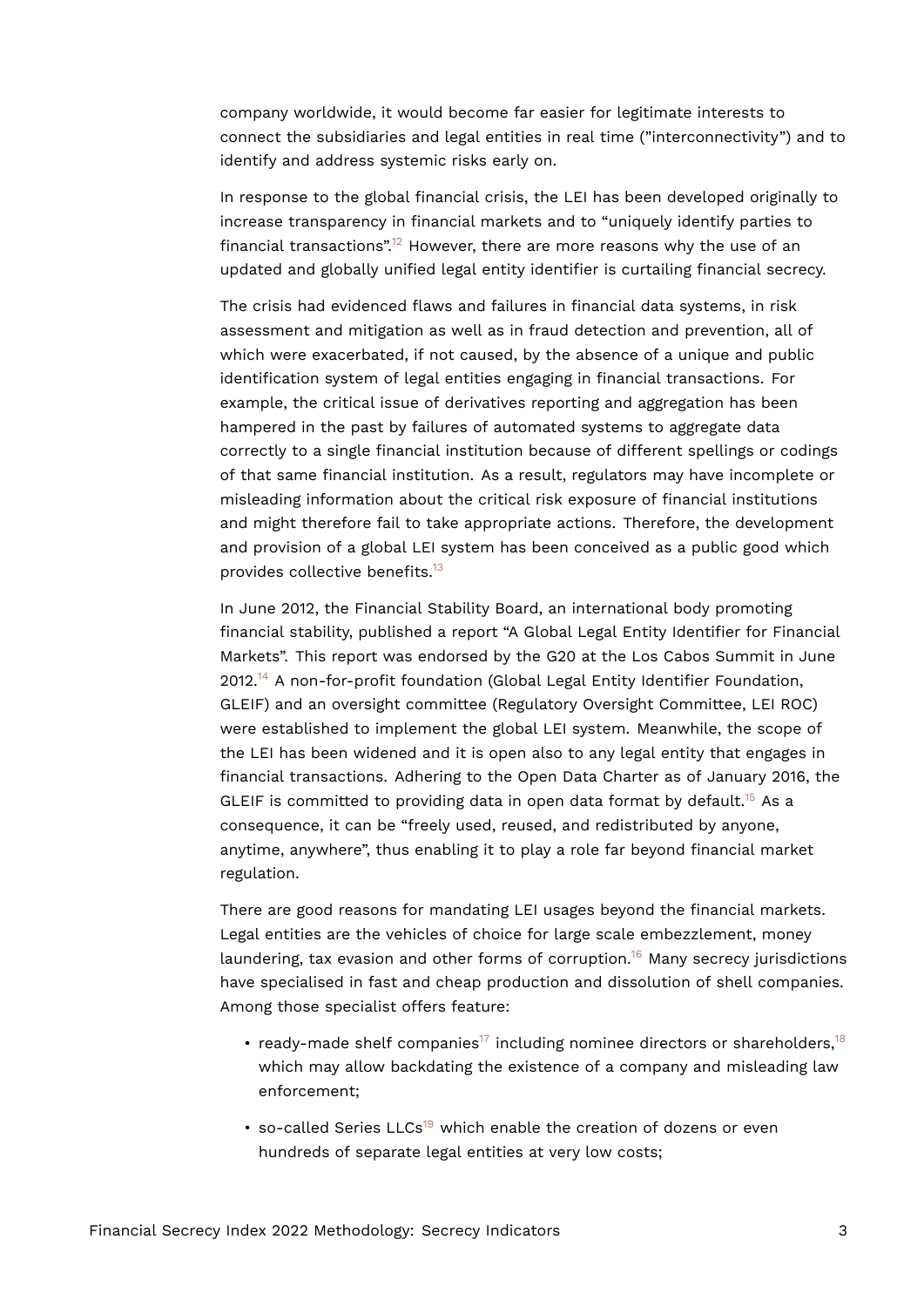- <span id="page-3-0"></span>• tailored private trust companies<sup>[20](#page-10-8)</sup> for the secretive administration of high net worth individuals' wealth;
- <span id="page-3-1"></span>• creation of companies only for a few days followed by them being struck off the Register, and subsequently dissolved. $21$

These features of companies can make it very difficult for legitimate interests such as law enforcement, market regulators, Financial Intelligence Units, public procurers, clients, business partners, tax officials, civil society, journalists and all those in charge of undertaking anti-money laundering due diligence to understand the background, nature and network of legal entities.

One key obstacle in accessing relevant data is the lack of interconnectivity of existing data sets and records. Taken together, the information about a legal entity available on all public records worldwide may offer very important insights and reveal connections that could prove pivotal for the above mentioned legitimate interests. For example, a legal entity may be recorded in public corporate registers of several jurisdictions. However, the functions in which the same company is registered may differ. Often the company will be publicly registered in the jurisdiction of incorporation, but may be recorded as well in other jurisdictions for example if it is a shareholder or a director of a local company, or if it is bidding in public procurement tenders. In addition, not all jurisdictions require the same information to be recorded and/or made available online or on hard copy record. Some jurisdictions may require the publication of accounts or of beneficial ownership information, while other jurisdictions might publish only the name and business number, or a registered business address – possibly a mere letter box. And only some public registers deliver free of charge access to the corporate data, inhibiting further the access on information. Therefore, the interconnection of information in existing databases and public records is of paramount importance. $22$ 

<span id="page-3-2"></span>While the interconnectivity of existing data records often fails because the data of company registers is not provided in open data format, another related problem consists of the lack of a unique global identifying number for each company. A unique and uniform number with established data verification procedures is an important condition for matching data records from different sources, because company names can be misspelled and might change over time. Similarly, if each jurisdiction provides its own identifier numbers (eg. through tax administrations or business registries) these numbers are specific to that jurisdiction and will therefore not allow the linking of another jurisdiction's records on that same legal entity. Furthermore, if the data quality is not regularly checked and linked back to local registers, the data identifiers may soon be outdated or could be abused.

<span id="page-3-3"></span>For tax purposes, the OECD has long been exploring introduction of a unique taxpayer reference number and has confirmed in the past the benefits of a unique taxpayer ID system. $^{23}$  $^{23}$  $^{23}$  However, because of taxpayer confidentiality these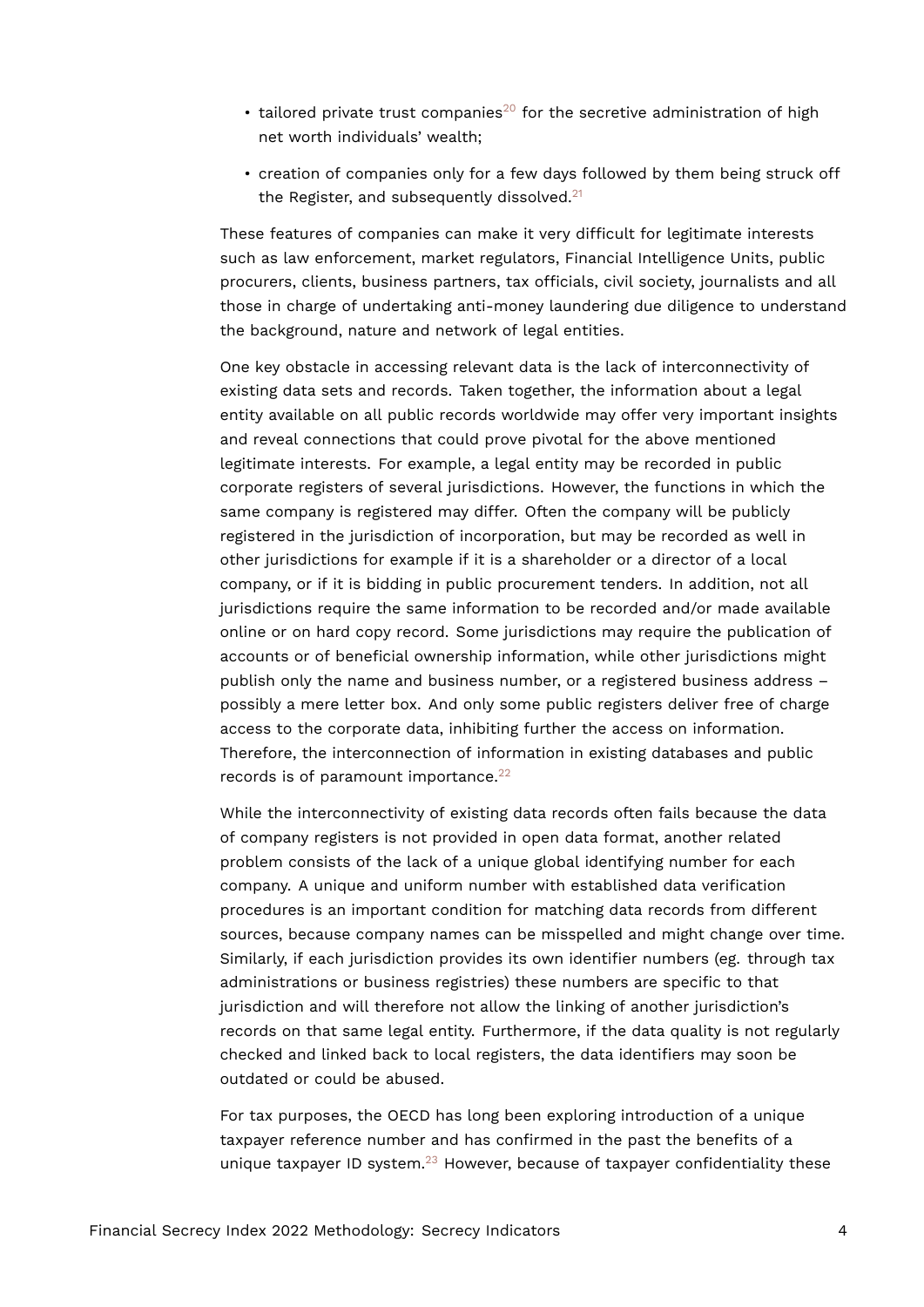taxpayer IDs and identities are not routinely exchanged across borders and, even if they are, they are not harmonised. The taxpayer ID from country A is of little use to country B if it does not match the ID country B had given the same legal entity. Furthermore, legal entities can be set up precisely to avoid paying taxes in other jurisdictions, including by avoiding local registration. Therefore, taxpayer IDs are not suitable to serve as a basis for universal matching of public domain data on corporate entities.

For the global automatic exchange of tax information pursuant to the OECD's Common Reporting Standard, the reporting financial institutions need to be identified uniquely to efficiently collect, administer and exchange data with partner jurisdictions. The LEI is explicitly mentioned as one possible identifying number for reporting financial institutions. The respective passage in the Commentaries to the CRS (Subparagraph A (3)) reads as follows:

The Reporting Financial Institution must report its name and identifying number (if any). Identifying information on the Reporting Financial Institution is intended to allow Participating Jurisdictions to easily identify the source of the information reported and subsequently exchanged in order to, eg follow-up on an error that may have led to incorrect or incomplete information reporting. The "identifying number" of a Reporting Financial Institution is the number assigned to a Reporting Financial Institution for identification purposes. Normally this number is assigned to the Reporting Financial Institution by its jurisdiction of residence or location, but it could also be assigned globally. Examples of identifying numbers include a TIN, business/company registration code/number, Global Legal Entity Identifier (LEI), or Global Intermediary Identification Number (GIIN). Participating Jurisdictions are expected to provide their Reporting Financial Institutions with guidance with respect to any identifying number to be reported. If no such number is assigned to the Reporting Financial Institution, then only the name and address of the Reporting Financial Institution are required to be reported.<sup>[24](#page-10-12)</sup>

<span id="page-4-0"></span>By conclusion, any country can contribute to global financial transparency by requiring updated LEIs from all of its domestic legal entities and by all parties to financial market transactions.

**All underlying data, including the sources we use for each jurisdiction, can be viewed in the [country profiles](https://fsi.taxjustice.net/country-detail) on the Financial Secrecy Index website.**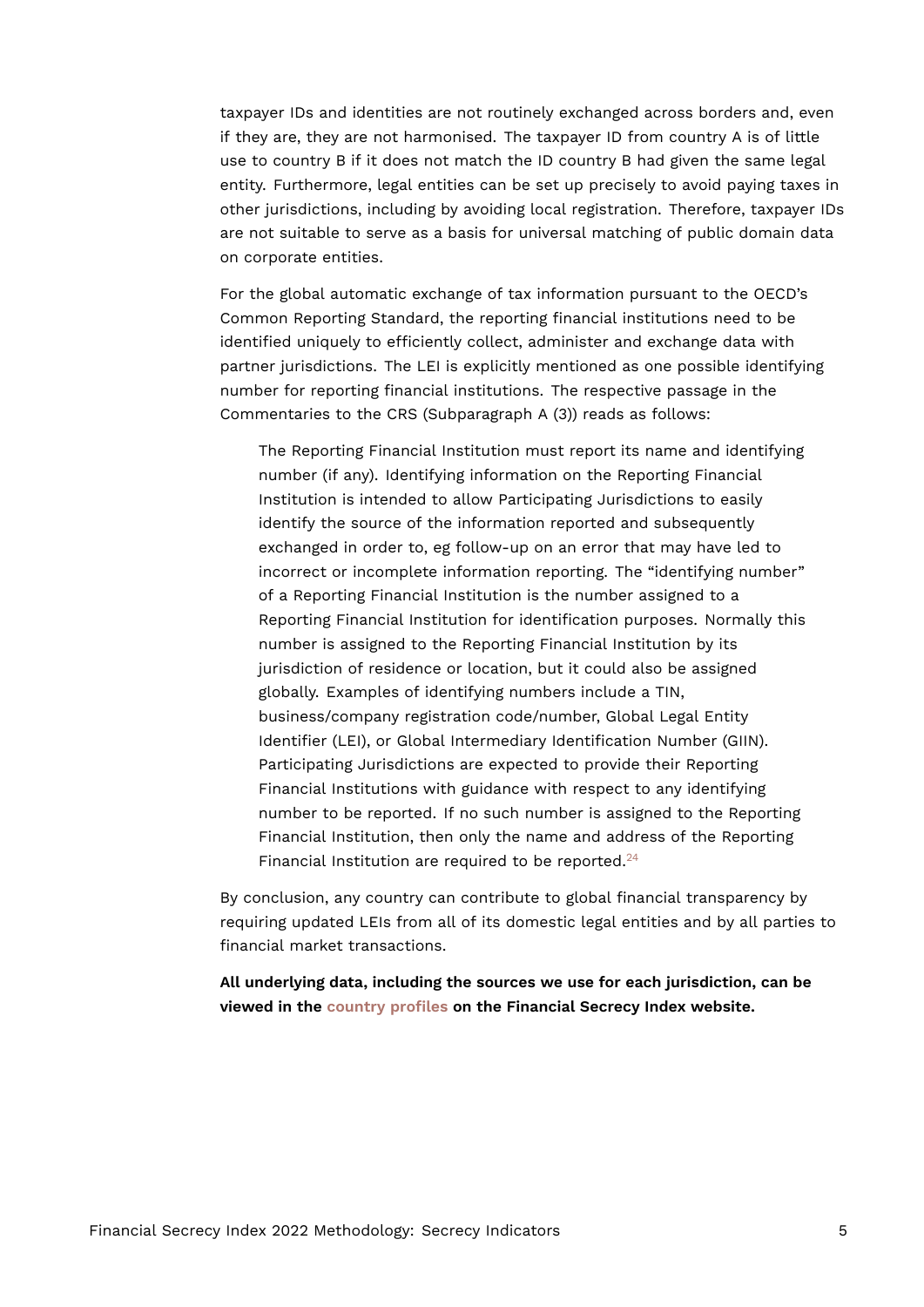<span id="page-5-0"></span>

| Table 2. Assessment Logic: Secrecy Indicator 10 - Legal Entity Identifier |  |  |  |
|---------------------------------------------------------------------------|--|--|--|

| ID  | <b>ID description</b>                                                                                                                                                                                                                                     | <b>Answers</b><br>(Codes applicable for all questions:<br>-2: Unknown; -3: Not Applicable)                                                                                                                                                                                                                                                                                                         | <b>Valuation Secrecy Score</b>                                                                                                        |
|-----|-----------------------------------------------------------------------------------------------------------------------------------------------------------------------------------------------------------------------------------------------------------|----------------------------------------------------------------------------------------------------------------------------------------------------------------------------------------------------------------------------------------------------------------------------------------------------------------------------------------------------------------------------------------------------|---------------------------------------------------------------------------------------------------------------------------------------|
| 414 | Is the use of an annually updated<br>Legal Entity Identifier (LEI,<br>developed under the guidance<br>of the Financial Stability Board,<br>FSB) mandatory for all companies?                                                                              | <b>YN</b>                                                                                                                                                                                                                                                                                                                                                                                          | If Y: 0; otherwise 100; All<br>of following scores below<br>are added/subtracted. If<br>sum is above $100 = 100$ ,<br>below $0 = 0$ . |
| 415 | Is the use of an annually updated<br>Legal Entity Identifier (LEI,<br>developed under the guidance<br>of the Financial Stability Board,<br>FSB) mandatory for some financial<br>market operators and/or asset<br>classes?                                 | 0: No; 1: Yes, but only for trading<br>in "Over the Counter" (OTC)<br>derivatives; 2: Yes, but only for<br>some financial market operators<br>and/or asset classes beyond "Over<br>the Counter" (OTC) derivatives;<br>3: Yes, both for trading in "Over<br>the Counter" (OTC) derivatives<br>and for some financial market<br>operators and/or asset classes<br>beyond trading in OTC derivatives. | If answer 1 or 2: -25; 3:<br>$-50.$                                                                                                   |
| 420 | Is the use of an annually<br>updated LEI mandatory for<br>identification of reporting financial<br>institutions (pursuant to the<br>Common Reporting Standard<br>(CRS), as referred to in the CRS<br>commentaries, page 97, section I,<br>subpara A (3))? | <b>YN</b>                                                                                                                                                                                                                                                                                                                                                                                          | If $Y: -25$ .                                                                                                                         |

## **Results Overview**

#### **Figure 1. Legal Entity Identifier: Secrecy Score Overview**

| <b>DK</b> | HU        | LU        | PT.       | <b>AG</b> | AW        | <b>BR</b> | <b>CL</b> | DO        | <b>GG</b> | ID        | <b>KN</b>   | LK.       | <b>MO</b> | <b>NR</b> | <b>PR</b> | SC.       | <b>TR</b> | VC.       | XK        |    |
|-----------|-----------|-----------|-----------|-----------|-----------|-----------|-----------|-----------|-----------|-----------|-------------|-----------|-----------|-----------|-----------|-----------|-----------|-----------|-----------|----|
| <b>DE</b> | <b>HR</b> | LT        | PL.       | <b>AE</b> | <b>AU</b> | <b>BO</b> | CK        | DM        | GD        | HK        | <b>KE</b>   | LC.       | <b>MK</b> | <b>NG</b> | PK.       | <b>SA</b> | <b>TN</b> | UY.       | <b>WS</b> |    |
| CZ.       | <b>GR</b> | ш         | <b>NO</b> | AD.       | <b>AS</b> | <b>BN</b> | <b>CH</b> | <b>CW</b> | <b>GB</b> | GU.       | P           | LB.       | <b>MH</b> | <b>NA</b> | <b>PH</b> | <b>RW</b> | <b>TH</b> | US.       | VU        |    |
| <b>CY</b> | <b>FR</b> | IT        | <b>NL</b> | <b>SK</b> | <b>AR</b> | <b>BM</b> | <b>CA</b> | <b>CR</b> | FI.       | GT.       | $ 0\rangle$ | KZ        | <b>ME</b> | <b>MY</b> | PE.       | <b>RU</b> | TC.       | <b>UA</b> | <b>VN</b> |    |
| <b>BG</b> | FI        | <b>IS</b> | <b>MX</b> | <b>SI</b> | AO.       | <b>BH</b> | BZ.       | <b>CO</b> | EG.       | <b>GM</b> | JE          | <b>KY</b> | <b>MC</b> | <b>MV</b> | PA        | RS        | <b>SV</b> | TZ.       | <b>VI</b> |    |
| <b>BE</b> | ES        | IN        | <b>MT</b> | <b>SE</b> | <b>AL</b> | <b>BD</b> | <b>BW</b> | <b>CN</b> | EC.       | GI        | <b>IM</b>   | <b>KW</b> | <b>MA</b> | <b>MU</b> | <b>OM</b> | <b>OA</b> | <b>SM</b> | <b>TW</b> | VG        |    |
| AT        | EE.       | IE        | <b>LV</b> | <b>RO</b> | AI        | <b>BB</b> | <b>BS</b> | CM        | DZ.       | <b>GH</b> | TL.         | KR        | LR        | <b>MS</b> | NZ        | PY.       | <b>SG</b> | TT.       | <b>VE</b> | ZA |

| Moderately Secretive < |                  |                     | ∙ Extremely Secretive |
|------------------------|------------------|---------------------|-----------------------|
| 0 to <25 .             | 25 to $<$ 50     | $50 \text{ to } 55$ | 75 to 100             |
| 0% (0 countries)       | 0% (0 countries) | 23% (32 countries)  | 77% (109 countries)   |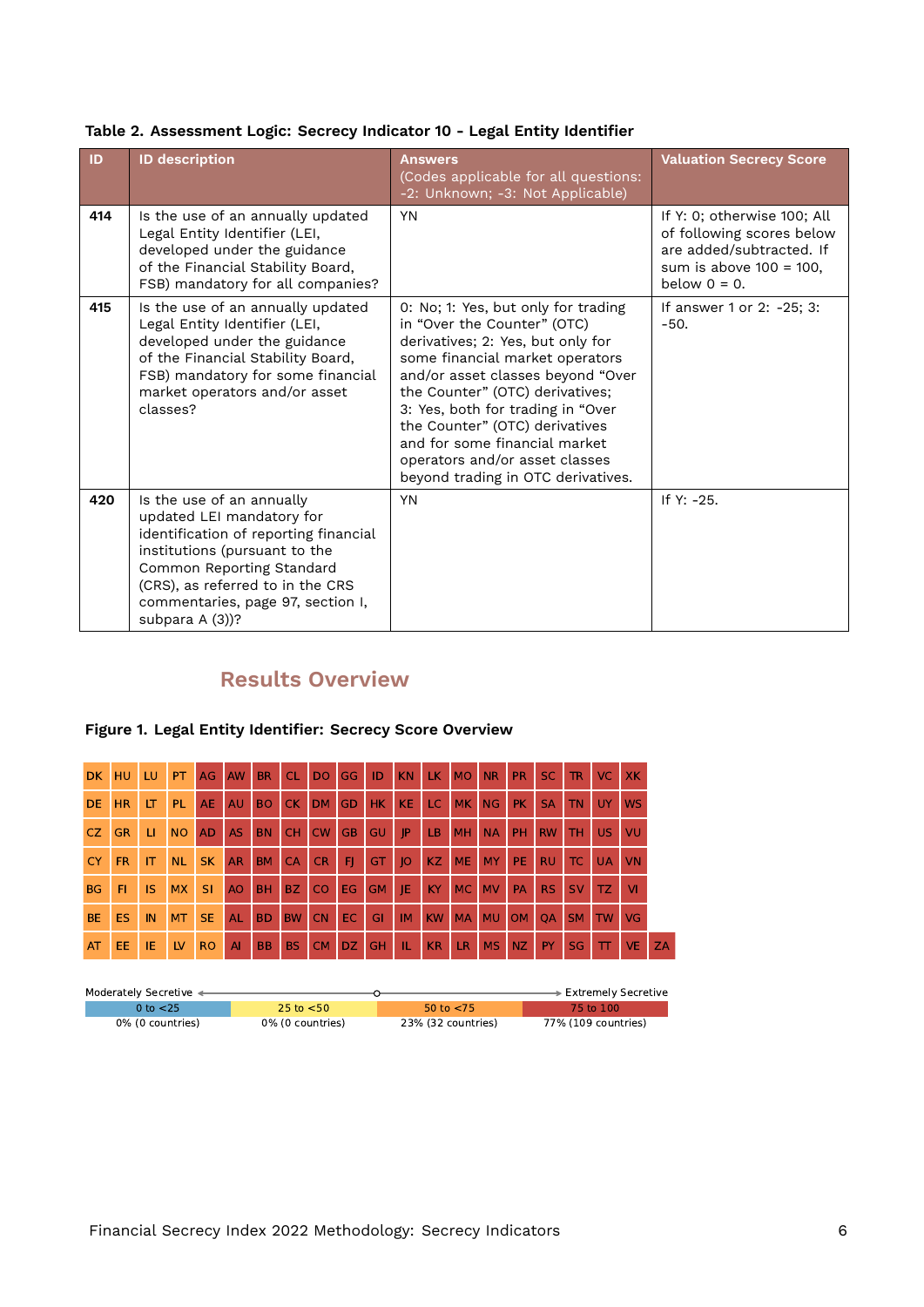| Figure 2. Is the use of an annually updated Legal Entity Identifier       |
|---------------------------------------------------------------------------|
| (LEI, developed under the guidance of the Financial Stability Board, FSB) |
| mandatory for all companies?                                              |

| <b>AR</b>      | BE.       | <b>BS</b> | <b>CM</b> | <b>DE</b> | EG.            | <b>GG</b> | HK.       | IN        | <b>KN</b>    | п         | <b>MC</b> | <b>MU</b> | <b>NO</b> | <b>PK</b> | RS.       | <b>SI</b> | <b>TR</b> | VC.       | <b>XK</b> |    |
|----------------|-----------|-----------|-----------|-----------|----------------|-----------|-----------|-----------|--------------|-----------|-----------|-----------|-----------|-----------|-----------|-----------|-----------|-----------|-----------|----|
| <b>AO</b>      | <b>BD</b> | <b>BR</b> | <b>CL</b> | CZ.       | EE.            | GD        | GU        | <b>IM</b> | <b>KE</b>    | LC.       | <b>MA</b> | <b>MT</b> | <b>NL</b> | PH        | <b>RO</b> | <b>SG</b> | <b>TN</b> | <b>UY</b> | <b>WS</b> |    |
| AL             | <b>BB</b> | <b>BO</b> | <b>CK</b> | <b>CY</b> | EC.            | <b>GB</b> | GT        | IL.       | P            | LB.       | LV        | <b>MS</b> | <b>NG</b> | <b>PE</b> | <b>OA</b> | <b>SE</b> | <b>TH</b> | US.       | VU        |    |
| $\overline{A}$ | <b>AW</b> | <b>BN</b> | <b>CH</b> | <b>CW</b> | DZ.            | <b>FR</b> | <b>GR</b> | IE        | O            | KZ        | LU        | <b>MO</b> | <b>NA</b> | PA        | <b>PY</b> | <b>SC</b> | TC.       | <b>UA</b> | VN        |    |
| AG             | <b>AU</b> | <b>BM</b> | <b>CA</b> | <b>CR</b> | D <sub>O</sub> | FI        | <b>GM</b> | ID        | IE           | <b>KY</b> | LT        | <b>MK</b> | <b>MY</b> | <b>OM</b> | <b>PT</b> | <b>SA</b> | <b>SV</b> | TZ.       | <b>VI</b> |    |
| <b>AE</b>      | AT        | <b>BH</b> | BZ.       | <b>CO</b> | <b>DM</b>      | FI        | GI        | <b>HU</b> | $\mathsf{I}$ | <b>KW</b> | <b>LR</b> | MH        | <b>MX</b> | <b>NZ</b> | <b>PR</b> | <b>RW</b> | <b>SM</b> | <b>TW</b> | <b>VG</b> |    |
| <b>AD</b>      | <b>AS</b> | <b>BG</b> | <b>BW</b> | <b>CN</b> | <b>DK</b>      | <b>ES</b> | <b>GH</b> | <b>HR</b> | <b>IS</b>    | KR        | LK.       | <b>ME</b> | <b>MV</b> | <b>NR</b> | PL        | <b>RU</b> | <b>SK</b> | π         | VE.       | ZA |

**100% (141 countries): 0: No** 

**Figure 3. Is the use of an annually updated Legal Entity Identifier (LEI, developed under the guidance of the Financial Stability Board, FSB) mandatory for some financial market operators and/or asset classes?**

| CZ.       | <b>GR</b> | $\sqcup$     | <b>NO</b> | CA        | AG        | <b>AW</b> | <b>BR</b> | <b>CN</b> | <b>EC</b>      | <b>GM</b> | 10        | <b>KZ</b> | <b>ME</b> | <b>MY</b> | <b>PE</b> | <b>RU</b> | TH.       | <b>UY</b>    | <b>WS</b> |    |
|-----------|-----------|--------------|-----------|-----------|-----------|-----------|-----------|-----------|----------------|-----------|-----------|-----------|-----------|-----------|-----------|-----------|-----------|--------------|-----------|----|
| <b>CY</b> | <b>FR</b> | $\mathsf{I}$ | <b>NL</b> | <b>SK</b> | <b>AE</b> | <b>AU</b> | <b>BO</b> | <b>CM</b> | DZ.            | GI        | IE        | KY        | <b>MC</b> | <b>MV</b> | <b>PA</b> | RS:       | TC.       | <b>UA</b>    | VU        |    |
| <b>BG</b> | FI        | <b>IS</b>    | <b>MX</b> | <b>SI</b> | <b>AD</b> | <b>AS</b> | <b>BN</b> | <b>CL</b> | D <sub>O</sub> | <b>GH</b> | <b>IM</b> | <b>KW</b> | <b>MA</b> | <b>MU</b> | <b>OM</b> | <b>OA</b> | <b>SV</b> | TZ.          | VN        |    |
| <b>BE</b> | ES.       | IN           | <b>MT</b> | <b>SE</b> | <b>HK</b> | <b>AR</b> | <b>BM</b> | <b>CK</b> | <b>DM</b>      | GG        | VΕ        | <b>KR</b> | <b>LR</b> | <b>MS</b> | NZ        | <b>PY</b> | <b>SM</b> | <b>TW</b>    | VI        |    |
| AT        | EE.       | IE.          | LV        | <b>RO</b> | <b>US</b> | AO.       | <b>BH</b> | BZ.       | CW             | GD        | ID        | <b>KN</b> | LK.       | <b>MO</b> | <b>NR</b> | <b>PR</b> | <b>SG</b> | $\mathbf{T}$ | VG        |    |
| ZA        | DK.       | <b>HU</b>    | LU        | <b>PT</b> | <b>GB</b> | <b>AL</b> | <b>BD</b> | <b>BW</b> | <b>CR</b>      | F         | <b>GU</b> | <b>KE</b> | LC.       | <b>MK</b> | NG        | PK.       | <b>SC</b> | <b>TR</b>    | <b>VE</b> |    |
| <b>SA</b> | DE.       | <b>HR</b>    | LT        | PL.       | <b>CH</b> | AI        | <b>BB</b> | <b>BS</b> | CO             | EG.       | GT        | P         | <b>LB</b> | <b>MH</b> | <b>NA</b> | PH        | <b>RW</b> | <b>TN</b>    | <b>VC</b> | XK |

1% (2 countries): -2: Unknown

23% (32 countries): 3: Yes, both for trading in "Over the Counter" (OTC) derivatives and for some financial market operators and/or asset classes beyond trading in OTC derivatives.

3% (4 countries): 2: Yes, but only for some financial market operators and/or asset classes beyond "Over the Counter" (OTC) derivatives.

1% (1 countries): 1: Yes, but only for trading in "Over the Counter" (OTC) derivatives.

**72% (102 countries): 0: No.**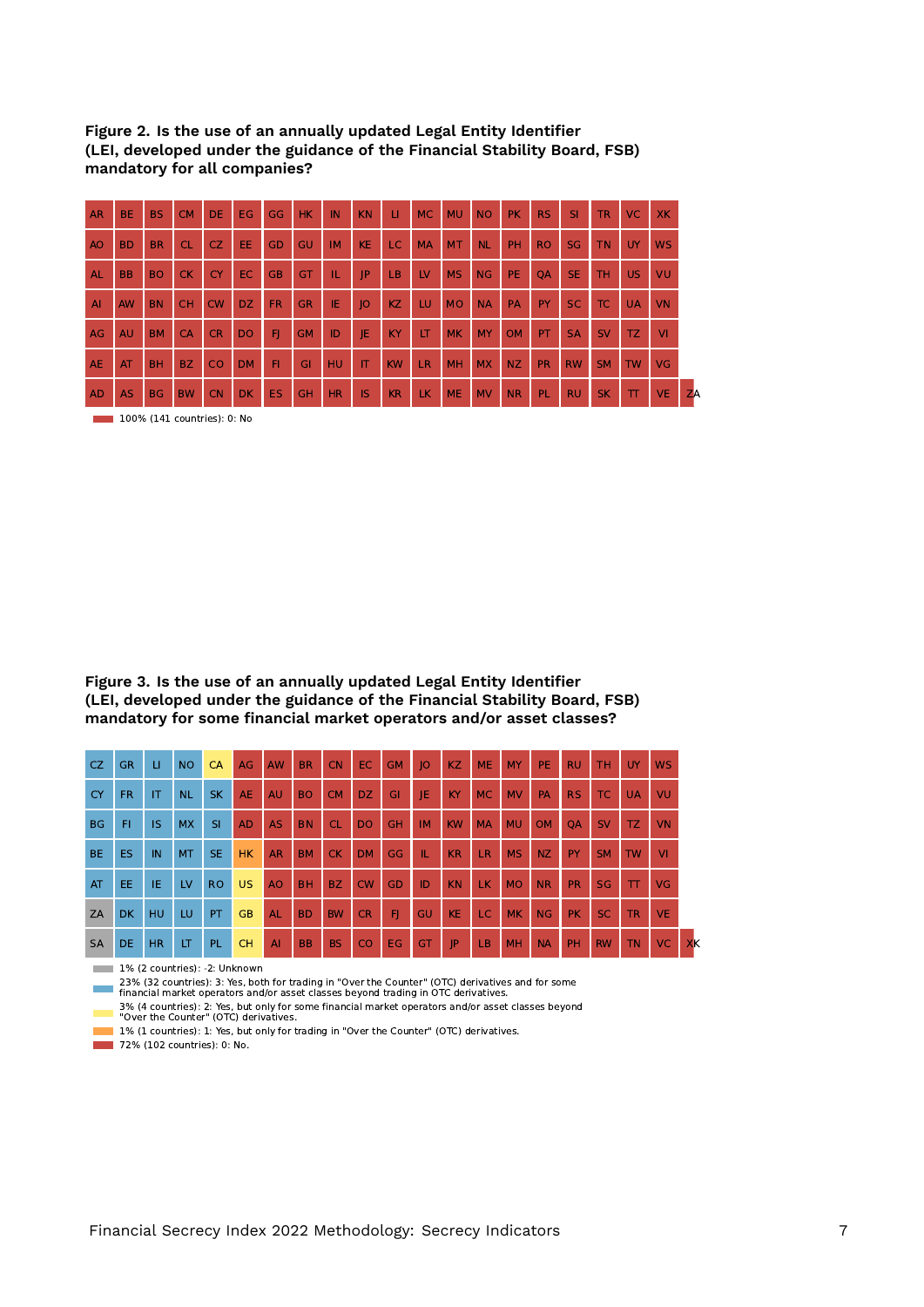**Figure 4. Is the use of an annually updated LEI mandatory for identification of reporting financial institutions (pursuant to the Common Reporting Standard (CRS), as referred to in the CRS commentaries, page 97, section I, subpara A (3))?**

| <b>DO</b>      | O         | PY        | TZ        | <b>AD</b>                              | AU        | <b>BN</b> | <b>CL</b> | <b>DE</b> | <b>FR</b> | <b>HK</b> | IN        | <b>KR</b> | LR.       | <b>MO</b> | NG        | <b>PE</b> | <b>SA</b> | TC.       | <b>WS</b> |    |
|----------------|-----------|-----------|-----------|----------------------------------------|-----------|-----------|-----------|-----------|-----------|-----------|-----------|-----------|-----------|-----------|-----------|-----------|-----------|-----------|-----------|----|
| <b>CM</b>      | GU        | <b>PR</b> | $\top$    | <b>XK</b>                              | AT        | <b>BM</b> | <b>CK</b> | <b>CZ</b> | FI        | <b>GR</b> | <b>IM</b> | <b>KN</b> | П         | <b>MH</b> | MY        | PA        | <b>RU</b> | <b>SM</b> | VU        |    |
| <b>BW</b>      | GT        | <b>PH</b> | <b>TN</b> | VN                                     | <b>AR</b> | <b>BH</b> | <b>CH</b> | <b>CY</b> | ES        | GI        | IL        | <b>KE</b> | LC.       | <b>MC</b> | <b>MX</b> | OM        | <b>RO</b> | <b>SK</b> | <b>VG</b> |    |
| <b>BO</b>      | <b>GM</b> | <b>NA</b> | <b>TH</b> | VI                                     | AL        | <b>BG</b> | CA        | <b>CW</b> | EE        | GH        | IE        | JP        | <b>LB</b> | <b>MA</b> | <b>MV</b> | <b>NZ</b> | <b>OA</b> | SI        | VC.       |    |
| <b>BD</b>      | F         | MK        | SV        | <b>VE</b>                              | AI        | <b>BE</b> | <b>BZ</b> | <b>CR</b> | EC        | GG        | ID        | JE        | <b>KZ</b> | LV        | <b>MU</b> | <b>NR</b> | PT        | SG        | UY        |    |
| <b>AS</b>      | EG        | <b>ME</b> | <b>RW</b> | <b>US</b>                              | AG        | <b>BB</b> | <b>BS</b> | CO        | <b>DM</b> | GD        | HU        | IT        | KY        | LU        | <b>MT</b> | <b>NO</b> | PL        | <b>SE</b> | <b>TW</b> |    |
| A <sub>O</sub> | <b>DZ</b> | <b>LK</b> | <b>RS</b> | <b>UA</b>                              | <b>AE</b> | <b>AW</b> | <b>BR</b> | <b>CN</b> | DK        | <b>GB</b> | <b>HR</b> | <b>IS</b> | <b>KW</b> | LT        | <b>MS</b> | <b>NL</b> | <b>PK</b> | <b>SC</b> | <b>TR</b> | ZA |
|                |           |           |           | 24% (34 countries): -3: Not Applicable |           |           |           |           |           |           |           |           |           |           |           |           |           |           |           |    |

76% (107 countries): 0: No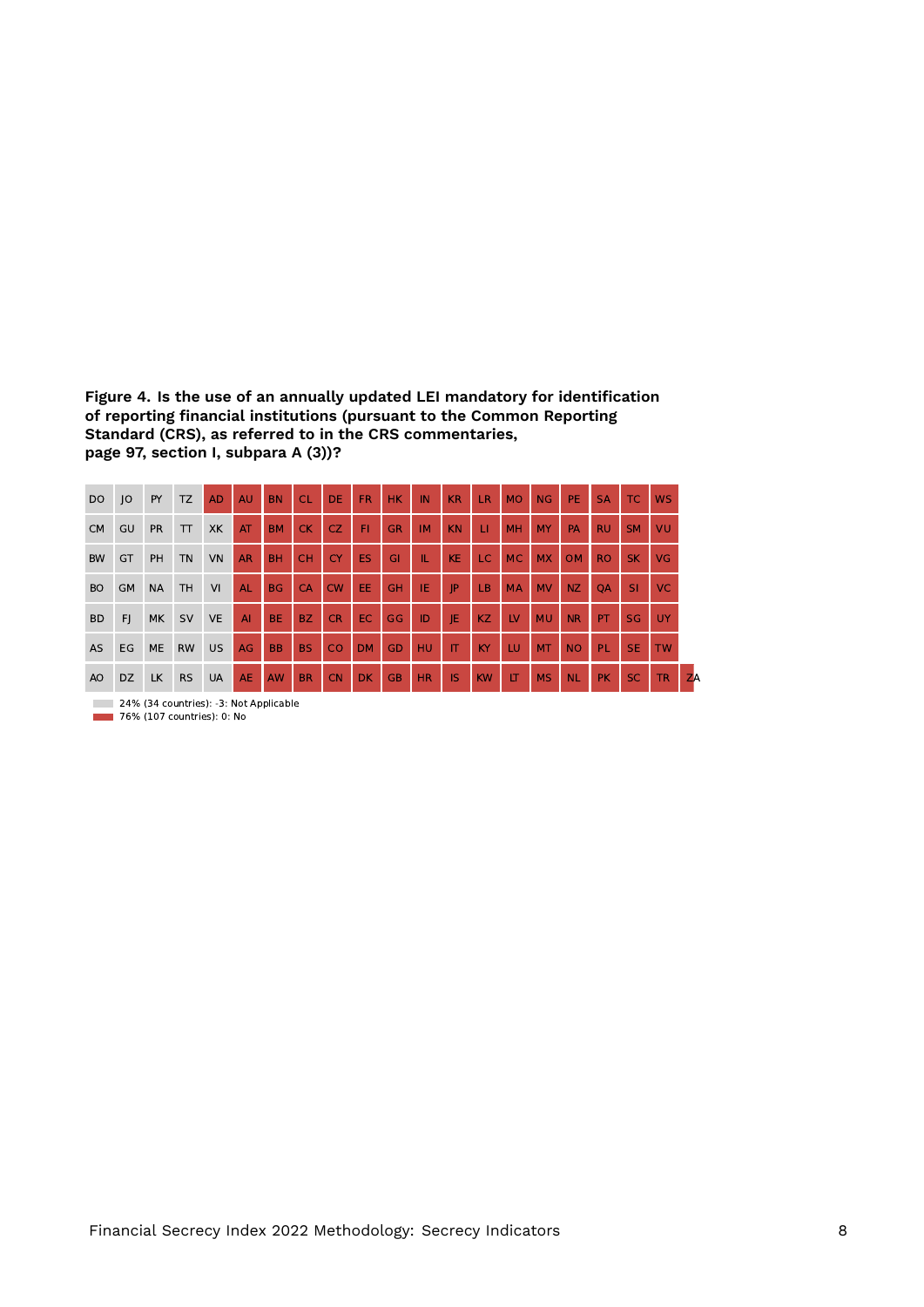|  |  |  | Figure 5. Legal Entity Identifier: Secrecy Scores |  |  |
|--|--|--|---------------------------------------------------|--|--|
|--|--|--|---------------------------------------------------|--|--|

| <b>Secrecy score</b>   |     | <b>ISO2: Country Name</b>   | <b>Secrecy score</b> |            | <b>ISO2: Country Name</b>      |  |  |  |
|------------------------|-----|-----------------------------|----------------------|------------|--------------------------------|--|--|--|
| 100                    |     | AD: Andorra                 | 100                  | KW:        | Kuwait                         |  |  |  |
| 100                    | AE: | United Arab Emirates        | 100                  | KY:        | Cayman Islands                 |  |  |  |
| 100                    | AG: | Antigua and Barbuda         | 100                  | KZ:        | Kazakhstan                     |  |  |  |
| 100                    | Al: | Anguilla                    | 100                  | LB:        | Lebanon                        |  |  |  |
| 100                    | AL: | Albania                     | 100                  | LC:        | St. Lucia                      |  |  |  |
| 100                    | AO: | Angola                      | 50                   | LI:        | Liechtenstein                  |  |  |  |
| 100                    | AR: | Argentina                   | $100 -$              | LK:        | Sri Lanka                      |  |  |  |
| 100                    | AS: | American Samoa              | 100                  | LR:        | Liberia                        |  |  |  |
| 50                     | AT: | Austria                     | 50                   | LT:        | Lithuania                      |  |  |  |
| 100                    | AU: | Australia                   | 50                   | LU:        | Luxembourg                     |  |  |  |
| 100                    |     | AW: Aruba                   | 50                   | LV:        | Latvia                         |  |  |  |
| 100                    | BB: | Barbados                    | 100                  | MA:        | Morocco                        |  |  |  |
| 100                    | BD: | Bangladesh                  | 100                  | MC:        | Monaco                         |  |  |  |
| 50                     | BE: | Belgium                     | 100                  | ME:        | Montenegro                     |  |  |  |
| 50                     | BG: | <b>Bulgaria</b>             | 100                  | MH:        | Marshall Islands               |  |  |  |
| 100                    | BH: | Bahrain                     | 100                  | MK:        | North Macedonia                |  |  |  |
| 100                    | BM: | Bermuda                     | 100                  |            | MO: Macao                      |  |  |  |
| 100                    | BN: | Brunei                      | 100                  | MS:        | Montserrat                     |  |  |  |
| 100                    | BO. | Bolivia                     | 50                   | MT:        | Malta                          |  |  |  |
| 100                    | BR: | Brazil                      | 100                  | MU:        | Mauritius                      |  |  |  |
| 100                    | BS: | <b>Bahamas</b>              | 100                  | MV.        | Maldives                       |  |  |  |
| 100                    | BW. | Botswana                    | 50                   | MX:        | Mexico                         |  |  |  |
| 100                    | BZ: | Belize                      | 100                  | MY:        | Malaysia                       |  |  |  |
| 75                     | CA: | Canada                      | 100                  | NA:        | Namibia                        |  |  |  |
| 75                     | CH: | Switzerland<br>Cook Islands | 100                  | NG:        | Nigeria                        |  |  |  |
| 100                    | CK: |                             | 50                   | NL:        | Netherlands                    |  |  |  |
| 100<br>100             | CL: | Chile<br>CM: Cameroon       | 50                   | NO:        | Norway                         |  |  |  |
| 100                    | CN: | China                       | 100                  | NR:        | Nauru                          |  |  |  |
| 100                    |     | CO: Colombia                | 100                  | NZ:        | New Zealand                    |  |  |  |
| 100                    | CR: | Costa Rica                  | 100                  | OM:        | Oman                           |  |  |  |
| 100                    |     | CW: Curacao                 | 100                  | PA:        | Panama                         |  |  |  |
| 50                     | CY: | Cyprus                      | 100                  | PE:        | Peru                           |  |  |  |
| 50                     | CZ: | Czechia                     | 100                  | PH:        | Philippines                    |  |  |  |
| 50                     | DE: | Germany                     | 100                  | PK:        | Pakistan                       |  |  |  |
| 50                     | DK: | Denmark                     | 50                   | PL:        | Poland                         |  |  |  |
| 100                    |     | DM: Dominica                | 100                  | PR:        | Puerto Rico                    |  |  |  |
| 100                    | DO: | Dominican Republic          | 50                   | PT:        | Portugal                       |  |  |  |
| 100                    | DZ: | Algeria                     | 100                  | PY:        | Paraguay                       |  |  |  |
| 100                    | EC: | Ecuador                     | 100                  | QA:        | Qatar                          |  |  |  |
| 50                     | EE: | Estonia                     | 50                   | RO:        | Romania                        |  |  |  |
| 100                    | EG: | Egypt                       | 100                  | RS:        | Serbia                         |  |  |  |
| 50                     | ES: | Spain                       | 100                  | RU:        | Russia                         |  |  |  |
| 50                     | FI: | Finland                     | 100                  | RW:        | Rwanda                         |  |  |  |
| 100                    | FJ: | Fiji                        | 100                  | SA:        | Saudi Arabia                   |  |  |  |
| 50                     | FR: | France                      | 100                  | SC:        | Seychelles                     |  |  |  |
| 75                     | GB: | United Kingdom              | 50                   | SE:        | Sweden                         |  |  |  |
| 100                    |     | GD: Grenada                 | 100                  | SG:        | Singapore                      |  |  |  |
| 100                    |     | GG: Guernsey                | 50                   | SI:        | Slovenia                       |  |  |  |
| 100                    | GH. | Ghana                       | 50                   | SK:        | Slovakia                       |  |  |  |
| 100                    | GI: | Gibraltar                   | 100                  | SM:        | San Marino                     |  |  |  |
| 100                    |     | GM: Gambia                  | 100                  | SV:        | El Salvador                    |  |  |  |
| 50                     | GR: | Greece                      | 100                  | TC:        | Turks and Caicos Islands       |  |  |  |
| 100                    | GT: | Guatemala                   | 100                  | TH:        | Thailand                       |  |  |  |
| 100                    | GU: | Guam                        | 100                  | TN:        | Tunisia                        |  |  |  |
| 75                     | HK: | Hong Kong                   | 100                  | TR:        | Turkey                         |  |  |  |
| 50                     | HR: | Croatia                     | 100                  | TT:        | Trinidad and Tobago            |  |  |  |
| 50                     | HU: | Hungary                     | 100                  | TW:        | Taiwan                         |  |  |  |
| 100                    | ID: | Indonesia                   | 100                  | TZ:        | Tanzania                       |  |  |  |
| 50                     | IE: | Ireland                     | 100                  | UA:        | Ukraine                        |  |  |  |
| 100                    | IL: | Israel                      | 75                   | US:        | <b>United States</b>           |  |  |  |
| 100                    | IM: | Isle of Man                 | 100                  | UY:        | Uruguay                        |  |  |  |
| 50                     | IN: | India                       | 100                  | VC:        | St. Vincent and the Grenadines |  |  |  |
| 50                     | IS: | Iceland                     | 100                  | VE:        | Venezuela                      |  |  |  |
| 50                     | IT: | Italy                       | 100                  | VG:        | British Virgin Islands         |  |  |  |
| 100                    | JE: | lersey                      | 100                  | VI:        | <b>US Virgin Islands</b>       |  |  |  |
| 100                    | IO: | Jordan                      | 100                  | VN:        | Vietnam<br>VU: Vanuatu         |  |  |  |
| 100                    | JP: | Japan                       | 100                  |            | WS: Samoa                      |  |  |  |
| 100                    | KE: | Kenya                       | 100                  |            |                                |  |  |  |
| 100                    | KN: | St. Kitts and Nevis         | 100<br>100           | XK:<br>ZA: | Kosovo<br>South Africa         |  |  |  |
| 100                    | KR: | South Korea                 |                      |            |                                |  |  |  |
|                        |     |                             | <b>Secrecy Score</b> |            |                                |  |  |  |
| Moderately Secretive < |     |                             | ◡                    |            | > Extremely Secretive          |  |  |  |
| $0$ to $<$ 25          |     | $25$ to $< 50$              | 50 to $<$ 75         |            | 75 to 100                      |  |  |  |
|                        |     |                             |                      |            |                                |  |  |  |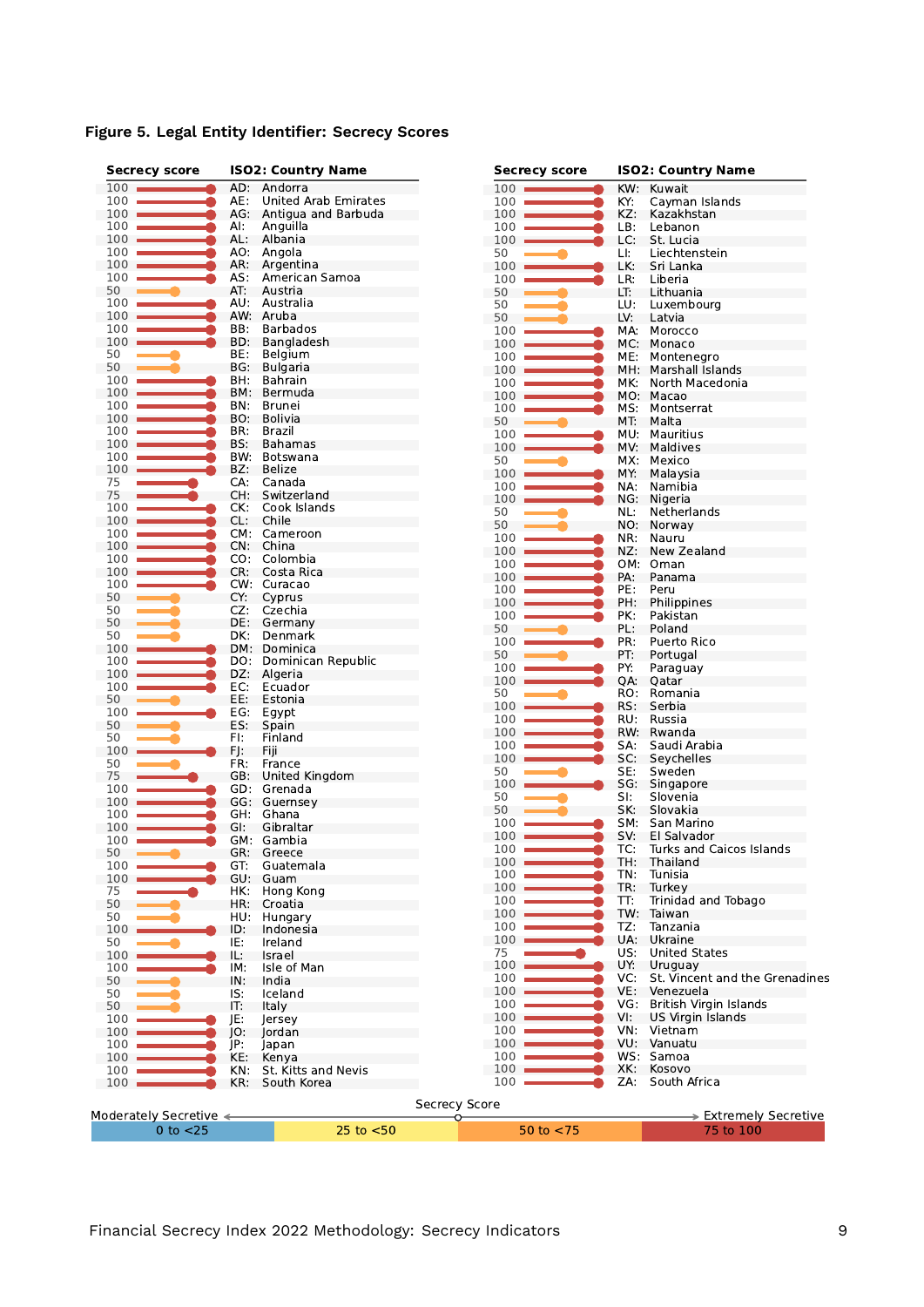<span id="page-9-18"></span>

- <span id="page-9-0"></span>[1.](#page-0-0) See for example the prices listed here: https://www*.*lei*.*[direct/fileadmin/user\\_upload/LEI-direct-Price-list-LEI](https://www.lei.direct/fileadmin/user_upload/LEI-direct-Price-list-LEI.pdf)*.*pdf (visited on 10/05/2022).
- <span id="page-9-1"></span>[2.](#page-0-1) *LEI Search*. URL: <https://search.gleif.org> (visited on 04/05/2022).
- <span id="page-9-2"></span>[3.](#page-0-2) *Global Legal Identifier Foundation - Homepage*. URL: <https://www.gleif.org/> (visited on 04/05/2022).
- <span id="page-9-3"></span>[4.](#page-0-3) The data required to be provided on accounting consolidating parents for parents without a LEI is limited to legal name, legal address, headquarter address and business register information (identification of register and registry number). The concatenated files are available for download free of charge on the GLEIF website:.<sup>[25](#page-10-13)</sup> See also.<sup>[26](#page-10-14)</sup>
- <span id="page-9-16"></span><span id="page-9-13"></span><span id="page-9-12"></span><span id="page-9-4"></span>[5.](#page-0-4) *Regulatory Use of the LEI*. URL: [https://www.gleif.org/en/lei- solutions/regulatory- use- of- the- lei](https://www.gleif.org/en/lei-solutions/regulatory-use-of-the-lei) (visited on 08/04/2022).
- <span id="page-9-11"></span><span id="page-9-5"></span>[6.](#page-0-5) OECD. *Standard for Automatic Exchange of Financial Account Information in Tax Matters. Including Commentaries.* OECD Publishing, July 2014. URL: [https://read.oecd-ilibrary.org/taxation/standard-for](https://read.oecd-ilibrary.org/taxation/standard-for-automatic-exchange-of-financial-account-information-for-tax-matters_9789264216525-en)[automatic-exchange-of-financial-account-information-for-tax-matters\\_9789264216525-en](https://read.oecd-ilibrary.org/taxation/standard-for-automatic-exchange-of-financial-account-information-for-tax-matters_9789264216525-en) (visited on 02/05/2022), p.97.
- <span id="page-9-14"></span><span id="page-9-6"></span>[7.](#page-0-6) In this regard, an important nuance must be noted: various jurisdictions merely "request" a LEI in certain circumstances. According to the LEI Regulatory Oversight Committee, if the LEI is "requested" it means that "The LEI is mandated only if the relevant entity already has one".<sup>[27](#page-10-15)</sup> Thus, in these cases we consider there is no real obligation to use a LEI.
- <span id="page-9-7"></span>[8.](#page-1-1) OECD. *Standard for Automatic Exchange of Financial Account Information in Tax Matters - First Edition*. July 2014. URL: [http://www.oecd.org/ctp/exchange- of- tax- information/standard- for- automatic](http://www.oecd.org/ctp/exchange-of-tax-information/standard-for-automatic-exchange-of-financial-account-information-for-tax-matters-9789264216525-en.htm)[exchange- of- financial- account- information- for- tax- matters- 9789264216525- en.htm](http://www.oecd.org/ctp/exchange-of-tax-information/standard-for-automatic-exchange-of-financial-account-information-for-tax-matters-9789264216525-en.htm) (visited on 07/05/2022), p.97.
- <span id="page-9-15"></span><span id="page-9-8"></span>[9.](#page-1-2) While this website provides for a list of mandatory regulatory uses, it does not specify if these include a requirement to annually update the LEI. Therefore, those regulations of jurisdictions which were classified as having a a mandatory LEI requirement were analysed in depth. See<sup>[28](#page-10-16)</sup>
- <span id="page-9-9"></span>[10.](#page-1-3) An updated version of the table as of 31 January 2021 is accessible at:.<sup>[29](#page-11-0)</sup>
- <span id="page-9-17"></span><span id="page-9-10"></span>[11.](#page-1-4) Tax Justice Network. *TJN Survey*. 2021. URL: [http://fsi.taxjustice.net/fsi2022/TJN- Survey- 2021.pdf](http://fsi.taxjustice.net/fsi2022/TJN-Survey-2021.pdf) (visited on 11/05/2022).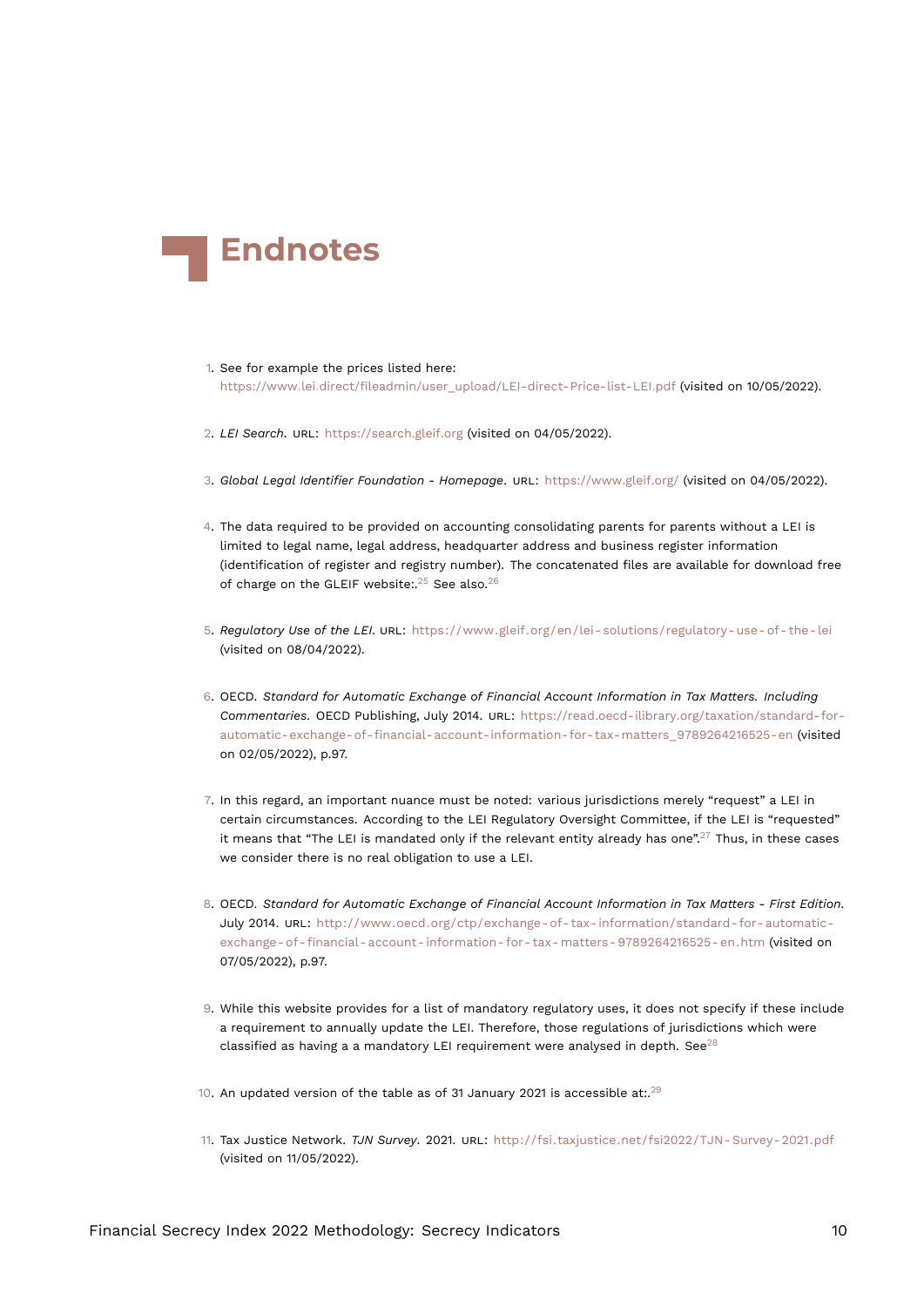- <span id="page-10-22"></span><span id="page-10-17"></span><span id="page-10-0"></span>[12.](#page-2-0) Financial Stability Board. *A Global Legal Entity Identifier for Financial Markets*. 2012. URL: [https : / /](https://www.leiroc.org/publications/gls/roc_20120608.pdf) [www.leiroc.org/publications/gls/roc\\_20120608.pdf](https://www.leiroc.org/publications/gls/roc_20120608.pdf) (visited on 02/05/2022).
- <span id="page-10-1"></span>[13.](#page-2-1) Financial Stability Board, *[A Global Legal Entity Identifier for Financial Markets](#page-10-17)*.
- <span id="page-10-2"></span>[14.](#page-2-2) Financial Stability Board. *Legal Entity Identifier (LEI)*. Nov. 2020. URL: [https://www.fsb.org/work-of](https://www.fsb.org/work-of-the-fsb/market-and-institutional-resilience/post-2008-financial-crisis-reforms/legalentityidentifier/)[the-fsb/market-and-institutional-resilience/post-2008-financial-crisis-reforms/legalentityidentifier/](https://www.fsb.org/work-of-the-fsb/market-and-institutional-resilience/post-2008-financial-crisis-reforms/legalentityidentifier/) (visited on 11/05/2022).
- <span id="page-10-3"></span>[15.](#page-2-3) *About GLEIF: Open Data*. URL: <https://www.gleif.org/en/about/open-data> (visited on 11/05/2022).
- <span id="page-10-20"></span><span id="page-10-19"></span><span id="page-10-18"></span><span id="page-10-4"></span>[16.](#page-2-4) See for example:; $^{30}$  $^{30}$  $^{30}$ ; $^{31}$  $^{31}$  $^{31}$ , $^{32}$  $^{32}$  $^{32}$
- <span id="page-10-5"></span>[17.](#page-2-5) *Companies Incorporated: Shelf Corporations, Aged Companies and LLCs For Sale*. URL: [https://www.](https://www.companiesinc.com/shelf-corporation-llc/) [companiesinc.com/shelf-corporation-llc/](https://www.companiesinc.com/shelf-corporation-llc/) (visited on 11/05/2022).
- <span id="page-10-6"></span>[18.](#page-2-6) Bastian Brinkmann et al. 'The Secret World Of Sham Directors'. *Süddeutsche.de* (2016). URL: [http://](http://panamapapers.sueddeutsche.de/articles/5718f882a1bb8d3c3495bcc7/) [panamapapers.sueddeutsche.de/articles/5718f882a1bb8d3c3495bcc7/](http://panamapapers.sueddeutsche.de/articles/5718f882a1bb8d3c3495bcc7/) (visited on 03/05/2022).
- <span id="page-10-7"></span>[19.](#page-2-7) Sarah Feldman. *The Series LLC: An Organizational Structure That Can Help Mitigate Risk*. 2020. URL: [https://www.wolterskluwer.com/en/expert-insights/the-series-llc-an-organizational-structure-that](https://www.wolterskluwer.com/en/expert-insights/the-series-llc-an-organizational-structure-that-can-help-mitigate-risk)[can-help-mitigate-risk](https://www.wolterskluwer.com/en/expert-insights/the-series-llc-an-organizational-structure-that-can-help-mitigate-risk) (visited on 07/04/2022).
- <span id="page-10-8"></span>[20.](#page-3-0) *Cayman Islands Private Trust Companies*. Mar. 2017. URL: [https://www.careyolsen.com/briefings/](https://www.careyolsen.com/briefings/cayman-islands-private-trust-companies) [cayman-islands-private-trust-companies](https://www.careyolsen.com/briefings/cayman-islands-private-trust-companies) (visited on 11/05/2022).
- <span id="page-10-9"></span>[21.](#page-3-1) *Striking off, Dissolution and Restoration under the BVI Business Companies Act, 2004*. URL: [https : / /](https://www.bedellcristin.com/insights/briefings/striking-off-dissolution-and-restoration-under-the-bvi-business-companies-act-2004/) [www.bedellcristin.com/insights/briefings/striking-off-dissolution-and-restoration-under-the-bvi](https://www.bedellcristin.com/insights/briefings/striking-off-dissolution-and-restoration-under-the-bvi-business-companies-act-2004/)[business-companies-act-2004/](https://www.bedellcristin.com/insights/briefings/striking-off-dissolution-and-restoration-under-the-bvi-business-companies-act-2004/) (visited on 08/04/2022).
- <span id="page-10-21"></span><span id="page-10-10"></span>[22.](#page-3-2) For a list of more than 700 business registers on the globe, please visit:. $33$
- <span id="page-10-11"></span>[23.](#page-3-3) OECD. *Tax Administration in OECD and Selected Non OECD Countries: Comparative Information Series (2008)*. Jan. 2009. URL: [https://www.oecd.org/tax/forum-on-tax-administration/publications-and](https://www.oecd.org/tax/forum-on-tax-administration/publications-and-products/comparative/CIS-2008.pdf)[products/comparative/CIS-2008.pdf](https://www.oecd.org/tax/forum-on-tax-administration/publications-and-products/comparative/CIS-2008.pdf) (visited on 08/04/2022), pp.154-55.
- <span id="page-10-12"></span>[24.](#page-4-0) OECD, *[Standard for Automatic Exchange of Financial Account Information in Tax Matters. Including](#page-9-11) [Commentaries.](#page-9-11)* p.97.
- <span id="page-10-13"></span>[25.](#page-9-12) *GLEIF Concatenated Files*. URL: <https://www.gleif.org/en/lei-data/gleif-concatenated-file> (visited on 08/04/2022).
- <span id="page-10-14"></span>[26.](#page-9-13) *About LEI: Common Data File Formats*. URL: [https://www.gleif.org/en/about-lei/common-data-file](https://www.gleif.org/en/about-lei/common-data-file-format)[format](https://www.gleif.org/en/about-lei/common-data-file-format) (visited on 08/04/2022).
- <span id="page-10-15"></span>[27.](#page-9-14) LEIROC. *Progress Report by the Legal Entity Identifier Regulatory Oversight Committee (LEI ROC): The Global LEI System and Regulatory Uses of the LEI*. Apr. 2018. URL: [https://www.leiroc.org/publications/](https://www.leiroc.org/publications/gls/roc_20180502-1.pdf) [gls/roc\\_20180502-1.pdf](https://www.leiroc.org/publications/gls/roc_20180502-1.pdf) (visited on 20/04/2022).
- <span id="page-10-16"></span>[28.](#page-9-15) *[Regulatory Use of the LEI](#page-9-16)*.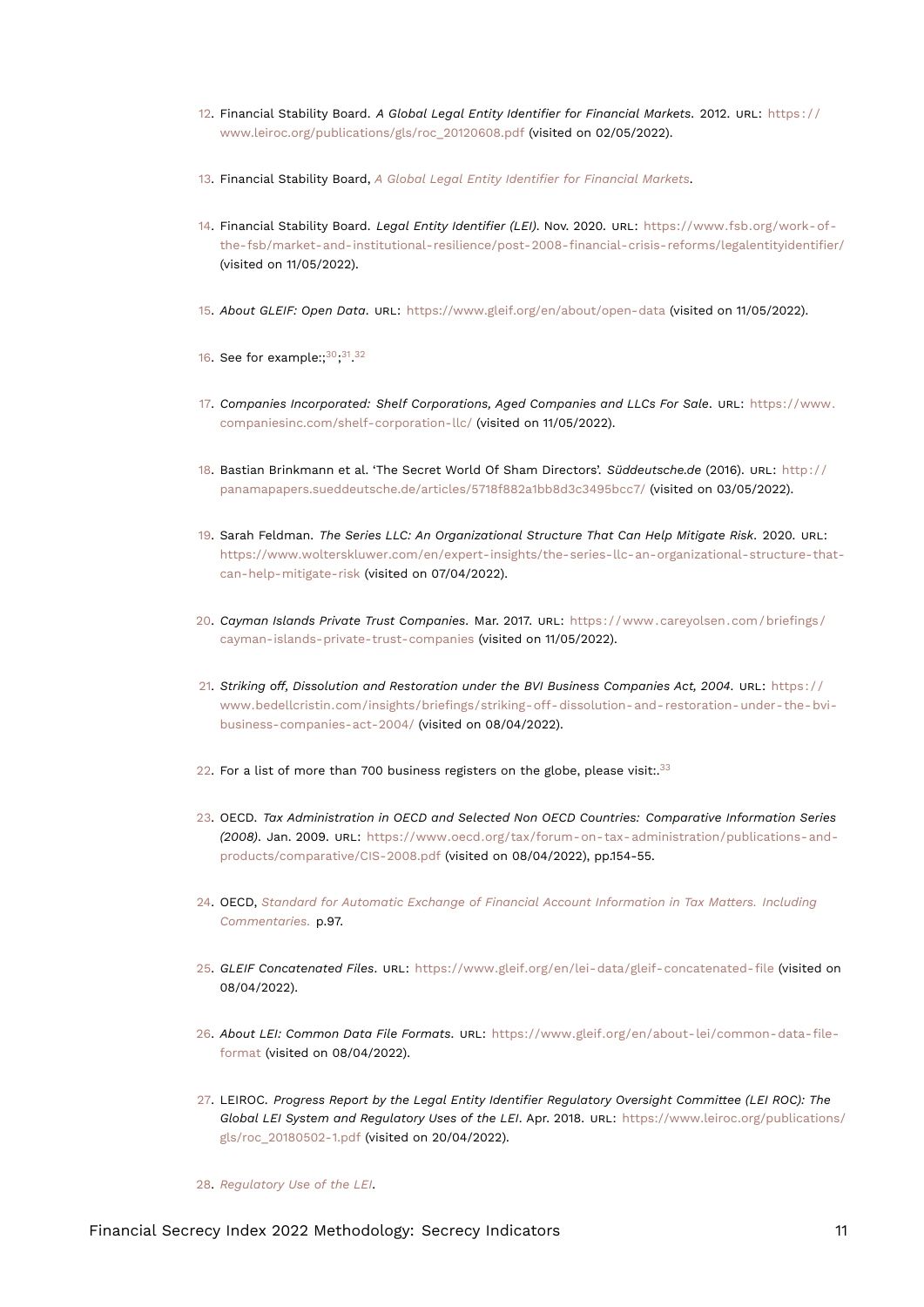- <span id="page-11-5"></span><span id="page-11-0"></span>[29.](#page-9-17) *LEI Uses (Including LEI ROC Progress Reports)*. URL: <https://www.leiroc.org/lei/uses.htm> (visited on 04/05/2022).
- <span id="page-11-1"></span>[30.](#page-10-18) OECD. *Behind the Corporate Veil: Using Corporate Entities for Illicit Purposes*. 2001. URL: [http://www.](http://www.oecd.org/daf/ca/43703185.pdf) [oecd.org/daf/ca/43703185.pdf](http://www.oecd.org/daf/ca/43703185.pdf) (visited on 06/05/2022).
- <span id="page-11-2"></span>[31.](#page-10-19) Emile Van der Does de Willebois et al. *The Puppet Masters. How the Corrupt Use Legal Structures to Hide Stolen Assets and What to Do About It*. 2011. URL: [https://star.worldbank.org/sites/star/files/](https://star.worldbank.org/sites/star/files/puppetmastersv1.pdf) [puppetmastersv1.pdf](https://star.worldbank.org/sites/star/files/puppetmastersv1.pdf) (visited on 08/05/2022).
- <span id="page-11-3"></span>[32.](#page-10-20) James O'Donovan et al. 'The Value of Offshore Secrets Evidence from the Panama Papers'. *SSRN Electronic Journal* (2016). URL: <https://www.ssrn.com/abstract=2771095> (visited on 06/05/2022).
- <span id="page-11-4"></span>[33.](#page-10-21) *GLEIF Registration Authorities List*. URL: [https : / / www . gleif . org / en / about - lei / code - lists / gleif](https://www.gleif.org/en/about-lei/code-lists/gleif-registration-authorities-list)  [registration-authorities-list](https://www.gleif.org/en/about-lei/code-lists/gleif-registration-authorities-list) (visited on 08/04/2022).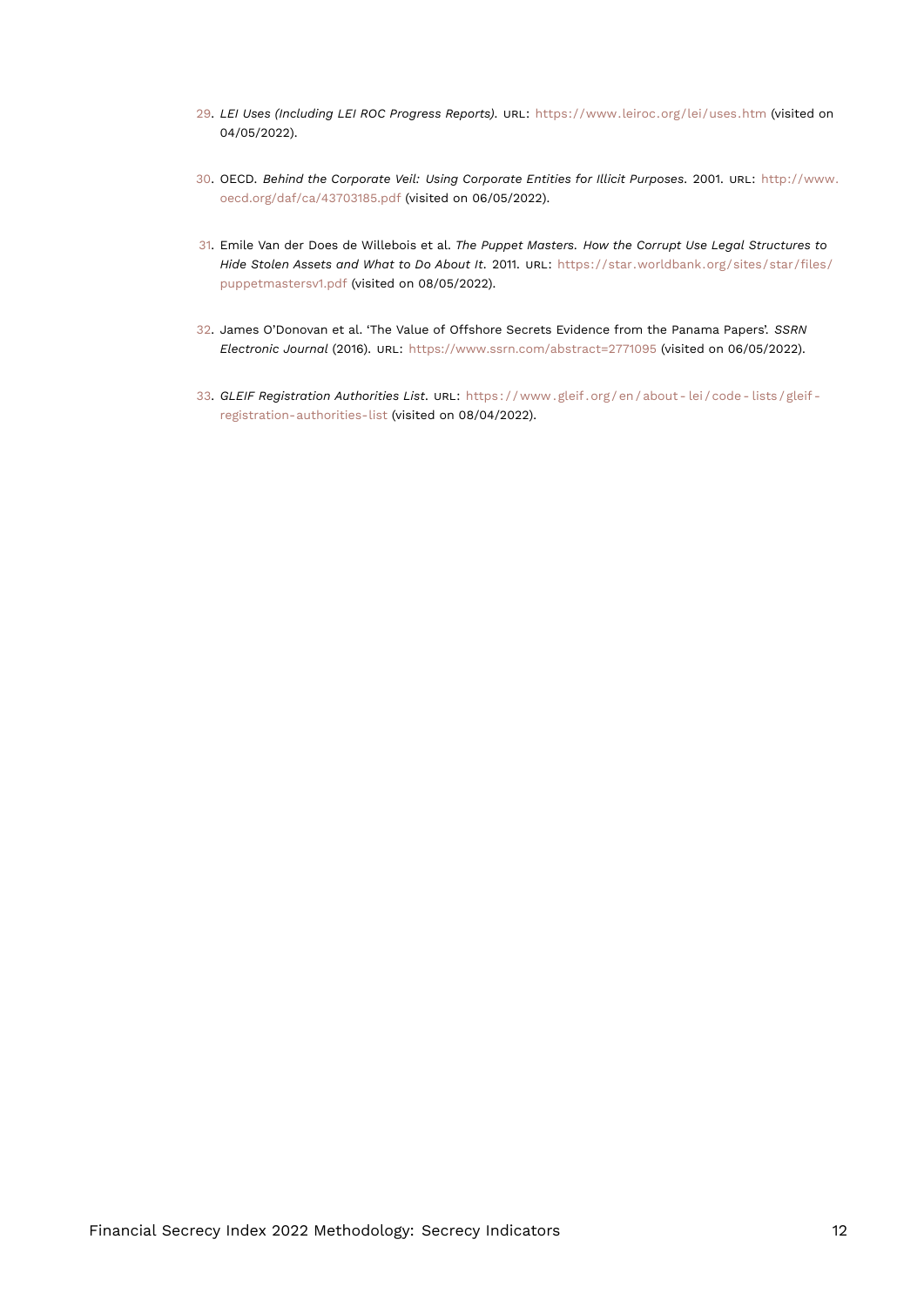# **Bibliography**

- *About GLEIF: Open Data*. URL: <https://www.gleif.org/en/about/open-data> (visited on 11/05/2022) (cit. on p. [11\)](#page-10-22).
- *About LEI: Common Data File Formats*. URL: <https://www.gleif.org/en/about-lei/common-data-file-format> (visited on 08/04/2022) (cit. on p. [11](#page-10-22)).
- Brinkmann, Bastian, Obermaier, Frederik and Obermayer, Bastian. 'The Secret World Of Sham Directors'. *Süddeutsche.de* (2016). URL: <http://panamapapers.sueddeutsche.de/articles/5718f882a1bb8d3c3495bcc7/> (visited on 03/05/2022) (cit. on p. [11](#page-10-22)).
- *Cayman Islands Private Trust Companies*. Mar. 2017. URL: [https:](https://www.careyolsen.com/briefings/cayman-islands-private-trust-companies) [//www.careyolsen.com/briefings/cayman-islands-private-trust-companies](https://www.careyolsen.com/briefings/cayman-islands-private-trust-companies) (visited on 11/05/2022) (cit. on p. [11](#page-10-22)).
- *Companies Incorporated: Shelf Corporations, Aged Companies and LLCs For Sale*. URL: <https://www.companiesinc.com/shelf-corporation-llc/> (visited on 11/05/2022) (cit. on p. [11](#page-10-22)).

Feldman, Sarah. *The Series LLC: An Organizational Structure That Can Help Mitigate Risk*. 2020. URL: [https://www.wolterskluwer.com/en/expert-insights/the-series-llc-an](https://www.wolterskluwer.com/en/expert-insights/the-series-llc-an-organizational-structure-that-can-help-mitigate-risk)[organizational-structure-that-can-help-mitigate-risk](https://www.wolterskluwer.com/en/expert-insights/the-series-llc-an-organizational-structure-that-can-help-mitigate-risk) (visited on 07/04/2022) (cit. on p. [11\)](#page-10-22).

- Financial Stability Board. *A Global Legal Entity Identifier for Financial Markets*. 2012. URL: [https://www.leiroc.org/publications/gls/roc\\_20120608.pdf](https://www.leiroc.org/publications/gls/roc_20120608.pdf) (visited on 02/05/2022) (cit. on p. [11](#page-10-22)).
- *Legal Entity Identifier (LEI)*. Nov. 2020. URL: [https://www.fsb.org/work-of-the-fsb/market-and-institutional](https://www.fsb.org/work-of-the-fsb/market-and-institutional-resilience/post-2008-financial-crisis-reforms/legalentityidentifier/)[resilience/post-2008-financial-crisis-reforms/legalentityidentifier/](https://www.fsb.org/work-of-the-fsb/market-and-institutional-resilience/post-2008-financial-crisis-reforms/legalentityidentifier/) (visited on 11/05/2022) (cit. on p. [11](#page-10-22)).

#### *GLEIF Concatenated Files*. URL:

<https://www.gleif.org/en/lei-data/gleif-concatenated-file> (visited on 08/04/2022) (cit. on p. [11](#page-10-22)).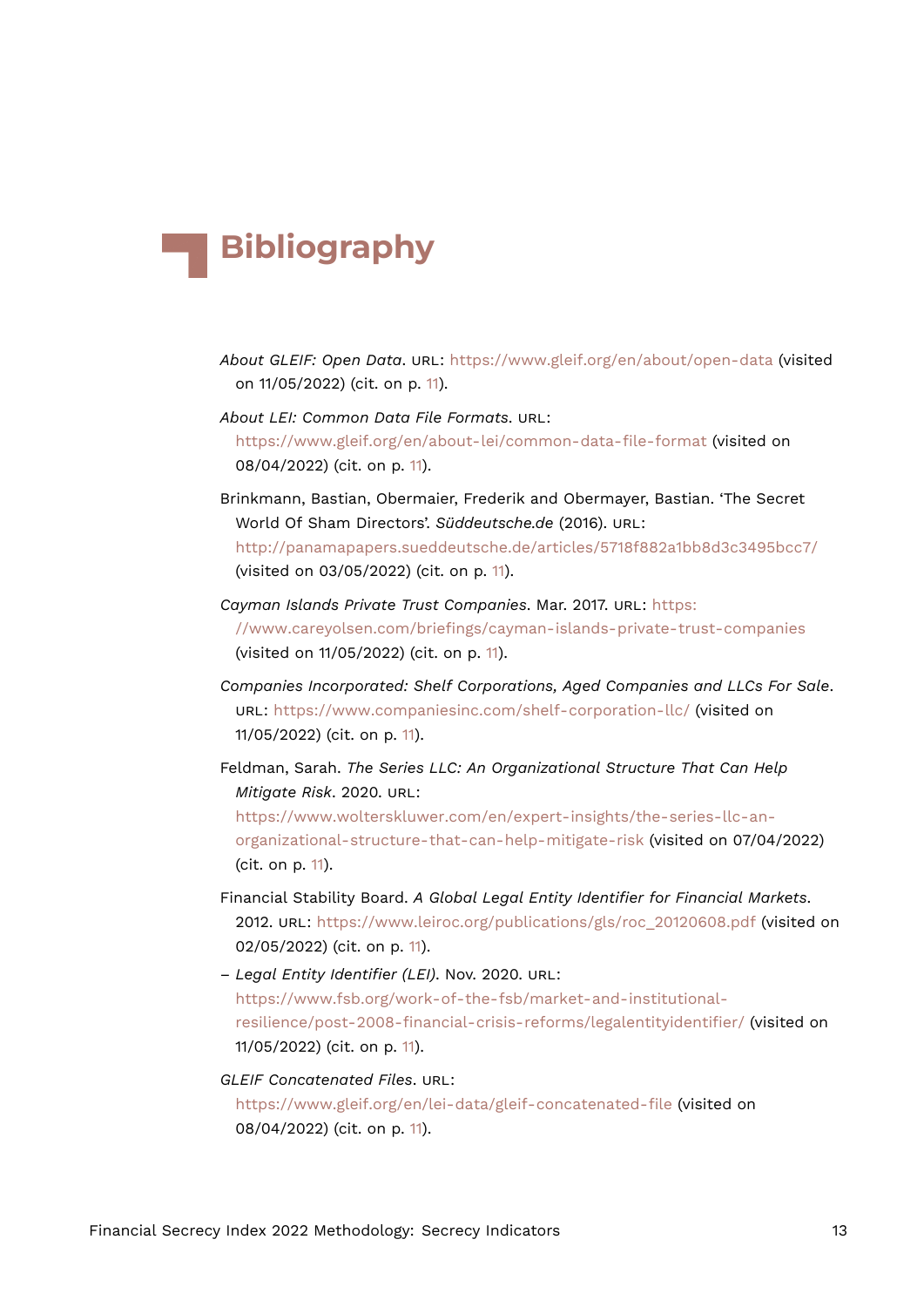#### *GLEIF Registration Authorities List*. URL:

<https://www.gleif.org/en/about-lei/code-lists/gleif-registration-authorities-list> (visited on 08/04/2022) (cit. on p. [12\)](#page-11-5).

- *Global Legal Identifier Foundation Homepage*. URL: <https://www.gleif.org/> (visited on 04/05/2022) (cit. on p. [10\)](#page-9-18).
- *LEI Search*. URL: <https://search.gleif.org> (visited on 04/05/2022) (cit. on p. [10\)](#page-9-18).
- *LEI Uses (Including LEI ROC Progress Reports)*. URL: <https://www.leiroc.org/lei/uses.htm> (visited on 04/05/2022) (cit. on p. [12](#page-11-5)).
- LEIROC. *Progress Report by the Legal Entity Identifier Regulatory Oversight Committee (LEI ROC): The Global LEI System and Regulatory Uses of the LEI*. Apr. 2018. URL: [https://www.leiroc.org/publications/gls/roc\\_20180502-1.pdf](https://www.leiroc.org/publications/gls/roc_20180502-1.pdf) (visited on 20/04/2022) (cit. on p. [11](#page-10-22)).
- O'Donovan, James, Wagner, Hannes F. and Zeume, Stefan. 'The Value of Offshore Secrets Evidence from the Panama Papers'. *SSRN Electronic Journal* (2016). URL: <https://www.ssrn.com/abstract=2771095> (visited on 06/05/2022) (cit. on p. [12\)](#page-11-5).
- OECD. *Behind the Corporate Veil: Using Corporate Entities for Illicit Purposes*. 2001. URL: <http://www.oecd.org/daf/ca/43703185.pdf> (visited on 06/05/2022) (cit. on p. [12](#page-11-5)).
- *Tax Administration in OECD and Selected Non OECD Countries: Comparative Information Series (2008)*. Jan. 2009. URL: [https://www.oecd.org/tax/forum-on](https://www.oecd.org/tax/forum-on-tax-administration/publications-and-products/comparative/CIS-2008.pdf)[tax-administration/publications-and-products/comparative/CIS-2008.pdf](https://www.oecd.org/tax/forum-on-tax-administration/publications-and-products/comparative/CIS-2008.pdf) (visited on 08/04/2022) (cit. on p. [11\)](#page-10-22).
- *Standard for Automatic Exchange of Financial Account Information in Tax Matters - First Edition*. July 2014. URL: [http://www.oecd.org/ctp/exchange-of](http://www.oecd.org/ctp/exchange-of-tax-information/standard-for-automatic-exchange-of-financial-account-information-for-tax-matters-9789264216525-en.htm)[tax-information/standard-for-automatic-exchange-of-financial-account](http://www.oecd.org/ctp/exchange-of-tax-information/standard-for-automatic-exchange-of-financial-account-information-for-tax-matters-9789264216525-en.htm)[information-for-tax-matters-9789264216525-en.htm](http://www.oecd.org/ctp/exchange-of-tax-information/standard-for-automatic-exchange-of-financial-account-information-for-tax-matters-9789264216525-en.htm) (visited on 07/05/2022) (cit. on p. [10\)](#page-9-18).
- *Standard for Automatic Exchange of Financial Account Information in Tax Matters. Including Commentaries.* OECD Publishing, July 2014. URL: [https://read.oecd-ilibrary.org/taxation/standard-for-automatic-exchange-of](https://read.oecd-ilibrary.org/taxation/standard-for-automatic-exchange-of-financial-account-information-for-tax-matters_9789264216525-en)[financial-account-information-for-tax-matters\\_9789264216525-en](https://read.oecd-ilibrary.org/taxation/standard-for-automatic-exchange-of-financial-account-information-for-tax-matters_9789264216525-en) (visited on 02/05/2022) (cit. on pp. [10](#page-9-18), [11\)](#page-10-22).

#### *Regulatory Use of the LEI*. URL: <https://www.gleif.org/en/lei-solutions/regulatory-use-of-the-lei> (visited on 08/04/2022) (cit. on pp. [10,](#page-9-18) [11](#page-10-22)).

*Striking off, Dissolution and Restoration under the BVI Business Companies Act, 2004*. URL: [https://www.bedellcristin.com/insights/briefings/striking-off](https://www.bedellcristin.com/insights/briefings/striking-off-dissolution-and-restoration-under-the-bvi-business-companies-act-2004/)[dissolution-and-restoration-under-the-bvi-business-companies-act-2004/](https://www.bedellcristin.com/insights/briefings/striking-off-dissolution-and-restoration-under-the-bvi-business-companies-act-2004/) (visited on 08/04/2022) (cit. on p. [11\)](#page-10-22).